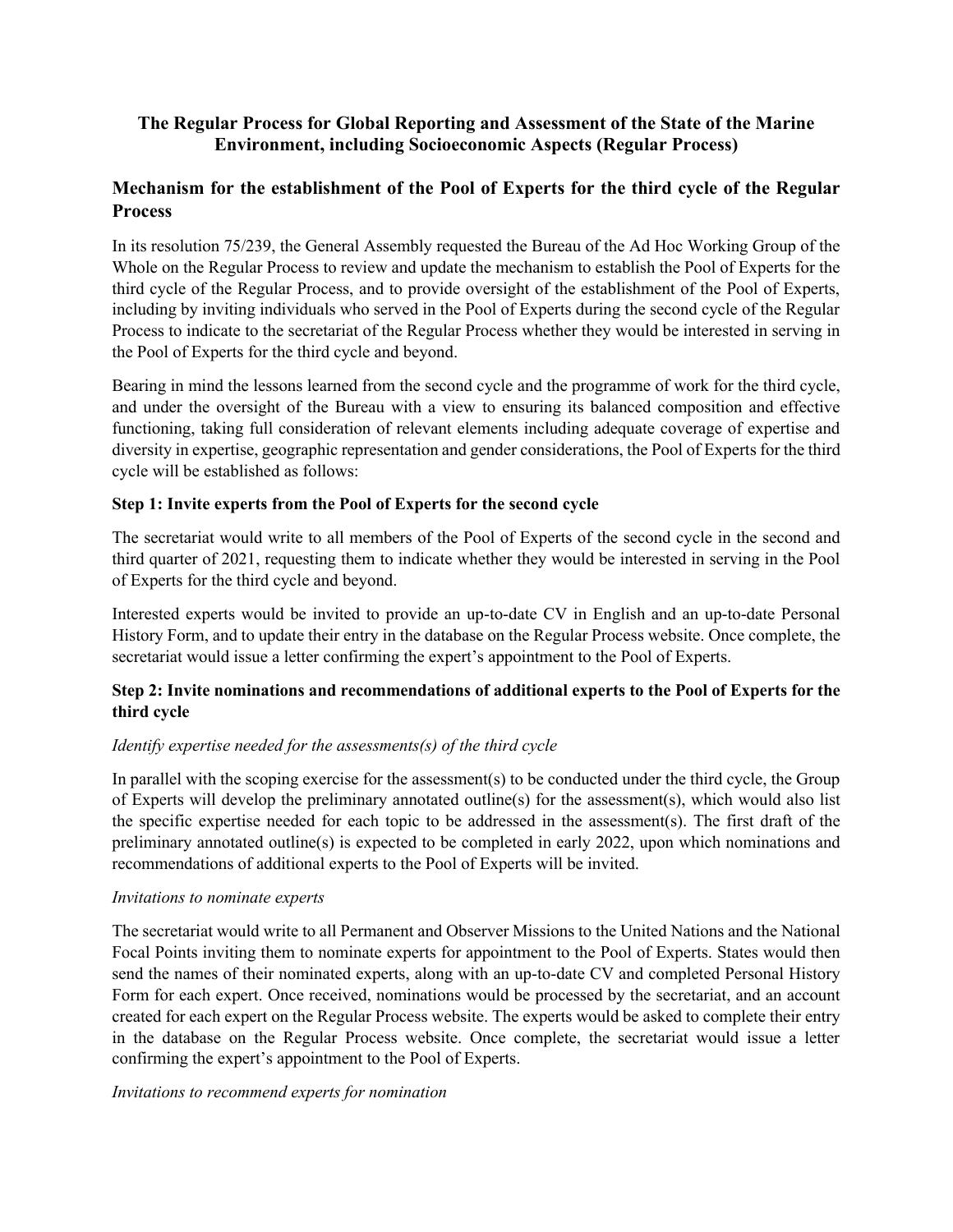The secretariat would also invite intergovernmental organizations, the funds, bodies and programmes of the United Nations and the secretariats of relevant conventions and intergovernmental processes to recommend experts for nomination to the Pool of Experts. A general invitation to recommend experts for nomination would be placed on the Regular Process website, for use by non-governmental organizations and other interested parties. All recommendations would need to include an up-to-date CV in English for the expert(s) nominated and completed Personal History Form.

Recommendations for nomination can be submitted by:

- States (if they are not the State of nationality of the expert).
- Intergovernmental organizations, the funds, bodies and programmes of the United Nations and the secretariats of relevant global and regional conventions and intergovernmental processes.
- Non-governmental organizations in consultative status with the United Nations Economic and Social Council.
- Members of the Group of Experts.
- Interested individuals with expertise needed for the assessments(s) of the third cycle, including scientists and holders of traditional, indigenous, and local knowledge.

## *Consent procedures related to recommendations from States and intergovernmental organizations*

Recommendations received from States (if they are not the State of nationality of the expert) and intergovernmental organizations would be forwarded to the State of nationality of the expert for consideration, and to the Bureau. If the State confirms the nomination of the expert, the secretariat will, under the oversight of the Bureau, process the nomination as listed in the section on nominations above and confirm the expert's appointment to the Pool of Experts. If the State expressly objects to the nomination of the expert, the expert would not be nominated. If no response is received within one month of the initial transmission, the nomination would be processed by the Bureau in accordance with the procedure for implied consent, listed below.

## *Procedures related to other recommendations*

Recommendations received from non-governmental organizations in consultative status with the United Nations Economic and Social Council, from members of the Group of Experts, and from interested individuals as outlined above would be forwarded to the State of nationality of the expert for consideration, and to the Bureau. If the State confirms the nomination of the expert, the secretariat will, under the oversight of the Bureau, process the nomination as listed in the section on nominations above and confirm the expert's appointment to the Pool of Experts. If the State expressly objects to the nomination of the expert, the expert would not be nominated. If no response is received within one month of the initial transmission, the nomination would be processed by the Bureau in accordance with the procedure for implied consent, listed below.

## *Implied consent*

When a recommendation of an expert is received from States (if they are not the State of nationality of the expert) or intergovernmental organizations, the secretariat would forward the name of the expert, along with their CV and completed Personal History Form to the expert's State of nationality. If no response is received within one month of the initial transmission, the Bureau would decide whether or not to nominate the expert to the Pool of Experts on behalf of the State. Once the nomination is confirmed by the Bureau, the expert's information would be processed by the secretariat, and an account created for the expert on the Regular Process website. The expert would be asked to fill out their entry in the database on the Regular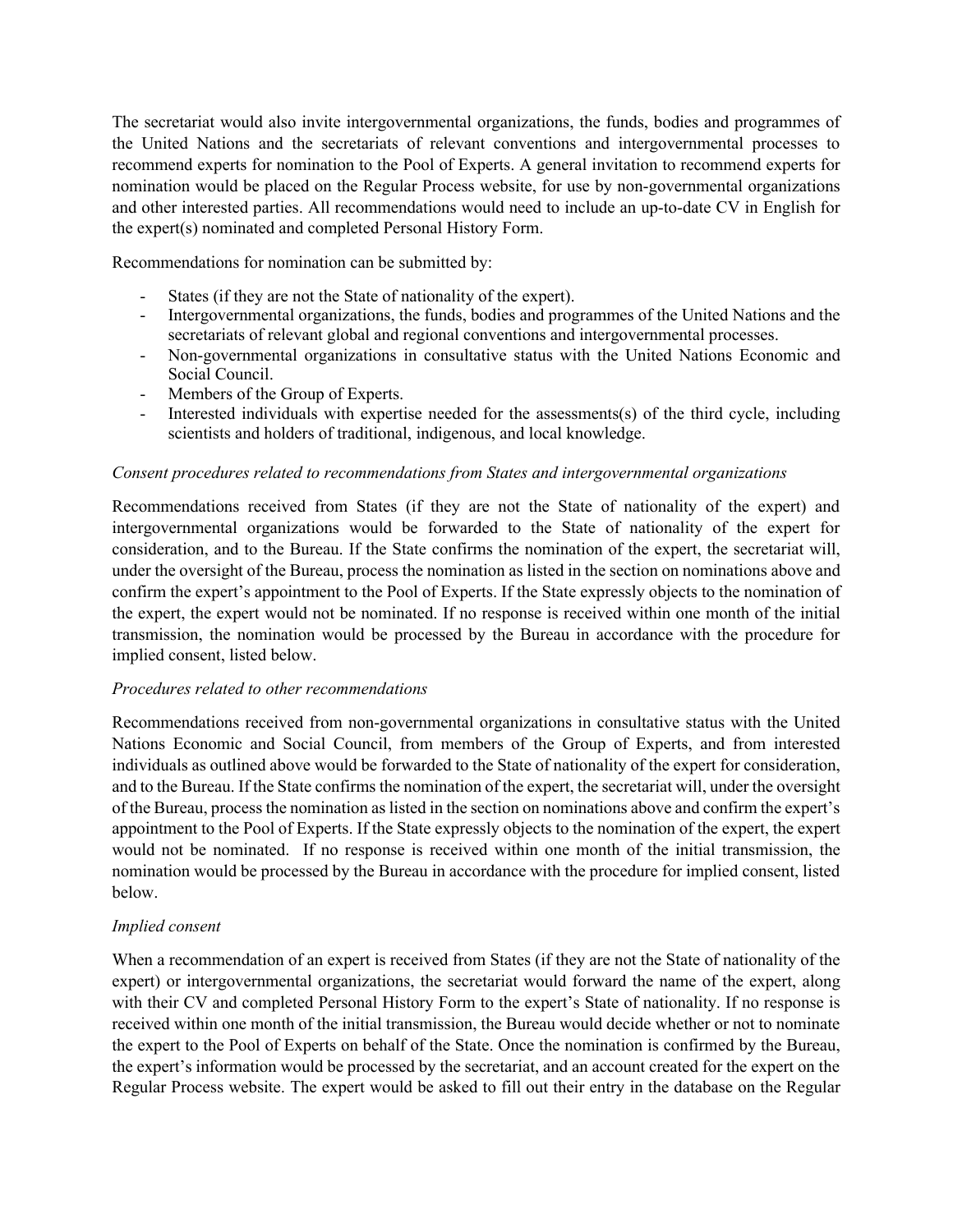Process website. Once complete, the secretariat would issue a letter confirming the expert's appointment to the Pool of Experts for the third cycle.

## **Step 3: Additional calls for nominations and recommendations of experts**

## *Identify gaps in expertise needed for the assessments(s) of the third cycle*

The Group of Experts, in revising the outline(s), identifying potential members of writing teams and in the preparation of the assessment(s) of the third cycle, will identify and inform the secretariat of gaps in needed expertise on topic(s) or region(s).

## *Additional calls for nominations and recommendations*

As needed, the secretariat will send out additional calls for nominations and recommendations of experts to the Pool of Experts for the third cycle, in order to fill gaps in expertise identified by the Group of Experts, as well as to promote geographical distribution and gender balance in the Pool of Experts.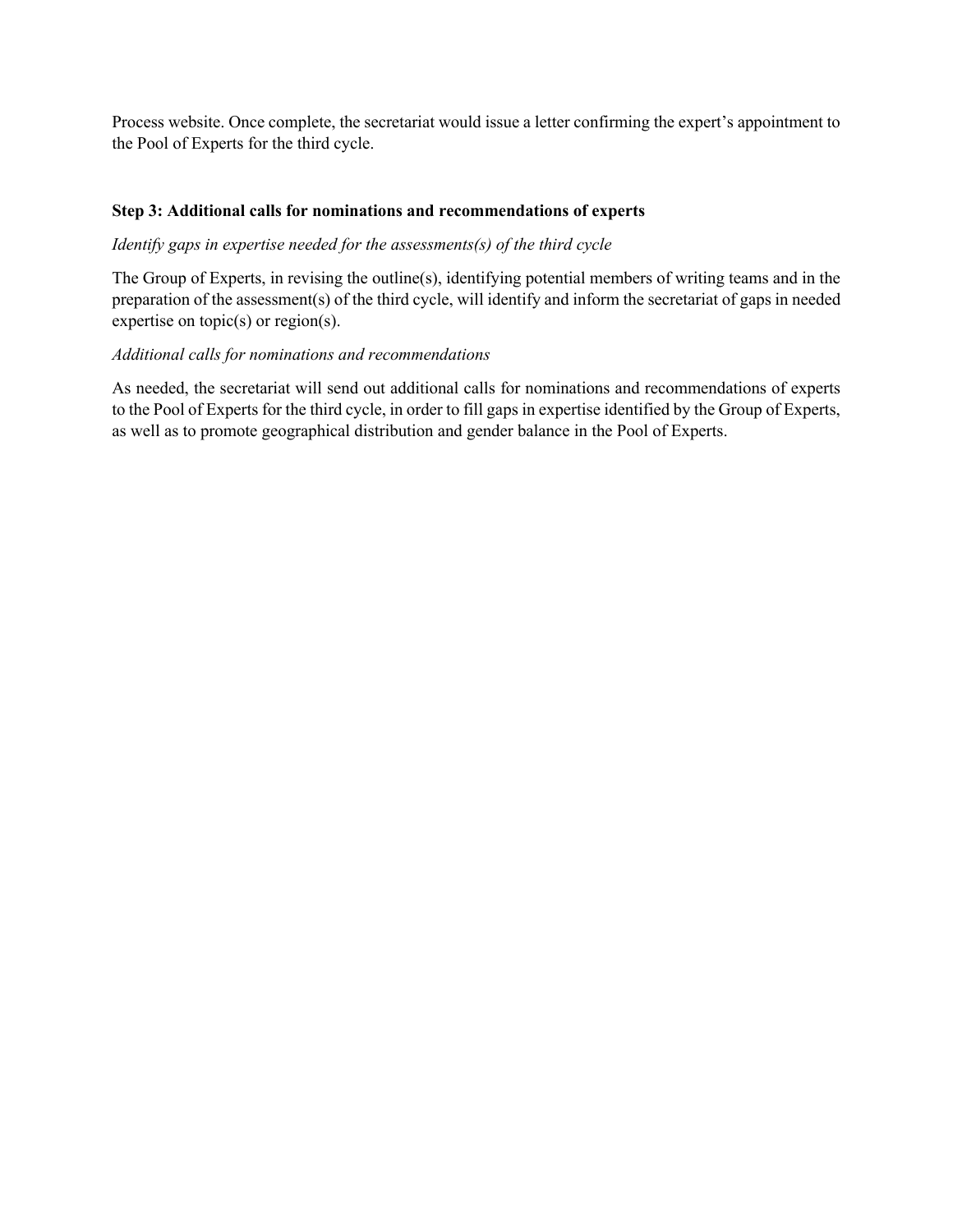## *Figures*

Figure 1: Nomination of experts by their State of nationality



# **Secretariat confirms**

- Secretariat verifies information.

- Secretariat confirms the appointment of the expert by letter.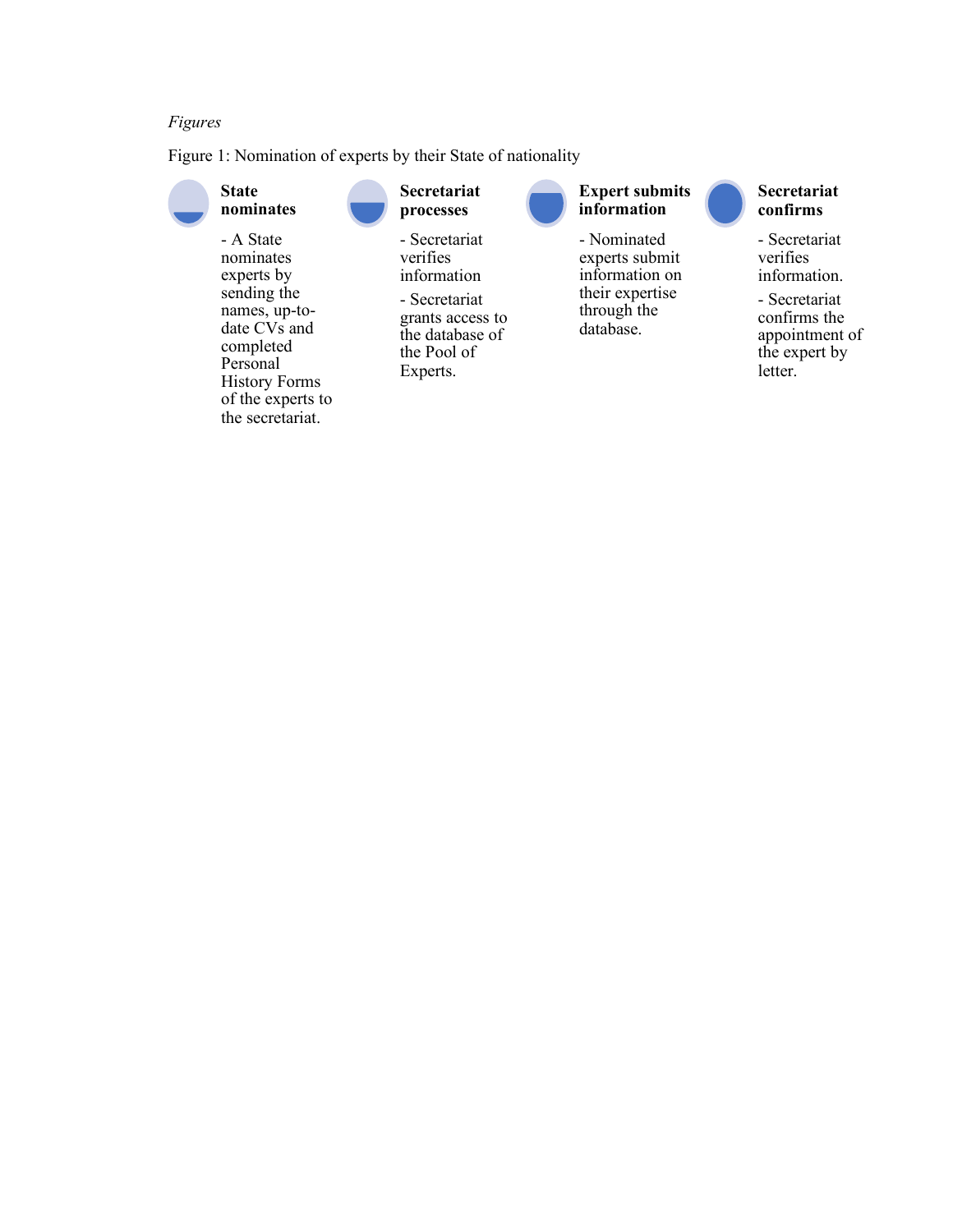Figure 2: Recommendation from States and intergovernmental organizations



behalf of the State.

#### **Secretariat confirms**

secretariat verifies information.

secretariat confirms the appointment of the expert by letter.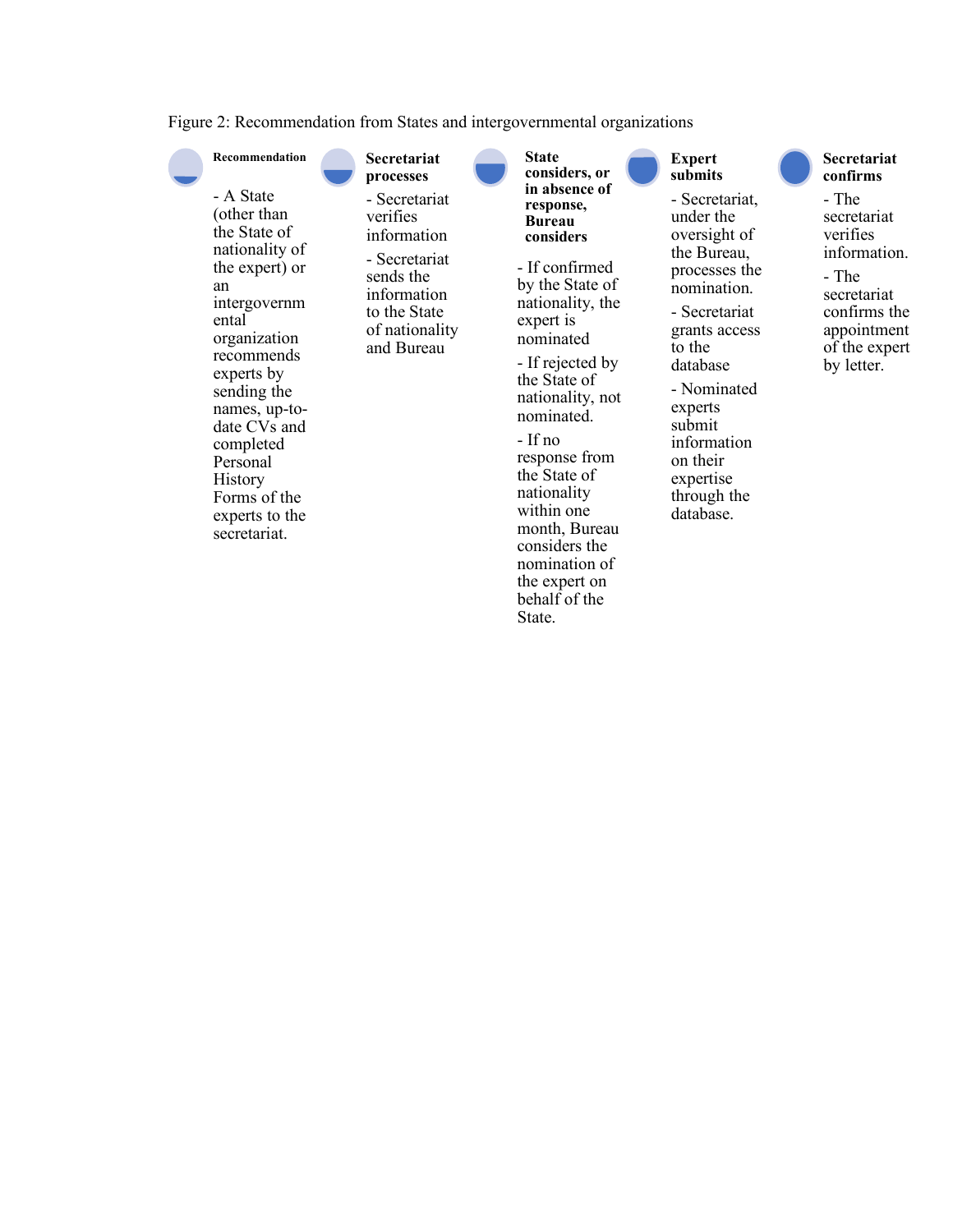Figure 3: Recommendation from non-governmental organizations in consultative status with the United Nations Economic and Social Council, members of the Group of Experts, and interested individuals

| Recommendation                                                                                                                                                                                                                                                                                                                                                                                                | <b>Secretariat</b><br>processes                                                                                                         | <b>State</b><br>considers, or                                                                                                                                                                                                                                                                                                                                                           | <b>Expert</b><br>submits                                                                                                                                                                                                                                             | Secretariat<br>confirms                                                                                                                |
|---------------------------------------------------------------------------------------------------------------------------------------------------------------------------------------------------------------------------------------------------------------------------------------------------------------------------------------------------------------------------------------------------------------|-----------------------------------------------------------------------------------------------------------------------------------------|-----------------------------------------------------------------------------------------------------------------------------------------------------------------------------------------------------------------------------------------------------------------------------------------------------------------------------------------------------------------------------------------|----------------------------------------------------------------------------------------------------------------------------------------------------------------------------------------------------------------------------------------------------------------------|----------------------------------------------------------------------------------------------------------------------------------------|
| $-$ A non-<br>governmenta<br>organization<br>1n<br>consultative<br>status with<br>the United<br><b>Nations</b><br>Economic<br>and Social<br>Council, a<br>member of<br>the Group of<br>Experts, or<br>an interested<br>individual<br>recommends<br>experts by<br>sending the<br>names, up-<br>to-date CVs<br>and<br>completed<br>Personal<br><b>History</b><br>Forms of the<br>experts to the<br>secretariat. | - Secretariat<br>verifies<br>information.<br>- Secretariat<br>sends the<br>information to<br>the State of<br>nationality and<br>Bureau. | in absence of<br>response,<br><b>Bureau</b><br>considers<br>- If confirmed<br>by the State of<br>nationality, the<br>expert is<br>nominated.<br>- If rejected by<br>the State of<br>nationality, not<br>nominated.<br>- If no response<br>from the State<br>of nationality<br>within one<br>month, Bureau<br>considers the<br>nomination of<br>the expert on<br>behalf of the<br>State. | information<br>- Secretariat,<br>under the<br>oversight of<br>the Bureau,<br>processes the<br>nomination.<br>- Secretariat<br>grants access<br>to the<br>database.<br>- Nominated<br>experts submit<br>information on<br>their expertise<br>through the<br>database. | - The<br>secretariat<br>verifies<br>information.<br>- The<br>secretariat<br>confirms the<br>appointment<br>of the expert<br>by letter. |